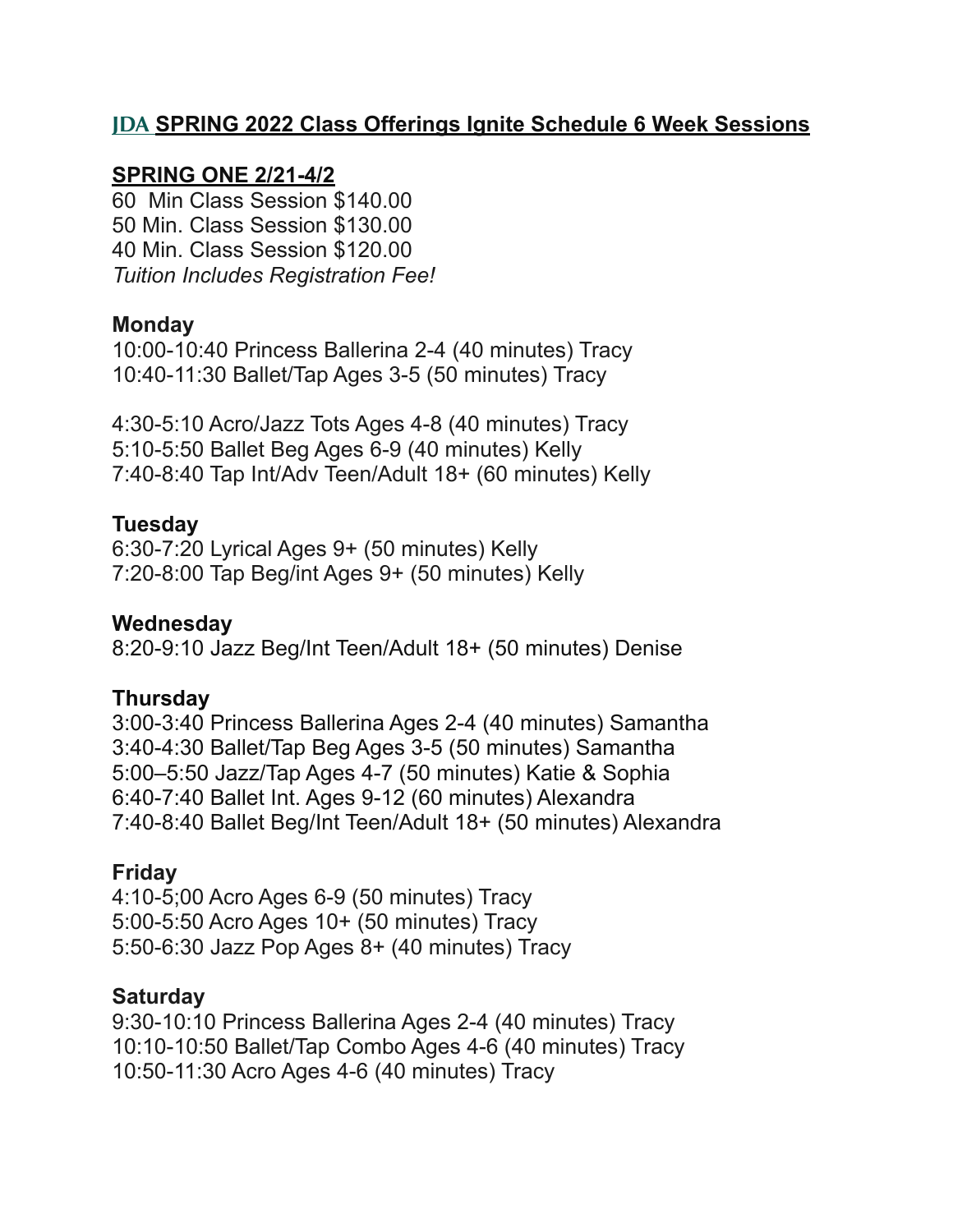### **SPRING TWO 4/11-5/22 - NON RECITAL**

60 Min Class Session \$140.00 50 Min. Class Session \$130.00 40 Min. Class Session \$120.00 *Tuition Includes Registration Fee!*

### **Monday**

10:00-10:40 Princess Ballerina 2-4 (40 minutes) Tracy

4:30-5:10 Acro/Jazz Tots Ages 4-8 (40 minutes) Tracy 7:40-8:40 Tap Int/Adv Teen/Adult 18+ (60 minutes) Kelly

### **Tuesday**

7:20-8:00 Tap Beg/int Ages 9+ (50 minutes) Kelly

### **Wednesday**

10:00-10:40 Princess Ballerina Ages 3-5 (40 minutes) TBD 10:40-11:30 Ballet/Tap Combo Ages 3-5 (50 minutes) TBD 11:30-12:20 Jazz/Tap Combo Ages 4-7 (50 minutes) TBD 12:20-1:20 Home School Ballet TA Ages 8-14 (60 minutes) TBD

8:20-9:10 Jazz Beg/Int Teen/Adult 18+ (50 minutes) Denise

### **Thursday**

2:20-3:00 Princess Ballerina Ages 2-4 (40 minutes) Samantha

5:00-5:50 Jazz/Tap Ages 4-7 (50 minutes) Katie & Sophia 7:40-8:40 Ballet Beg/Int Teen/Adult 18+ (50 minutes) Alexandra

### **Friday**

5:50-6:30 Acro Ages 7-10 (50 minutes) Tracy

### **Saturday - At Ignite (teacher TBD)**

10:10-11:00 Ballet/Tap Combo Ages 4-6 (50 minutes) 11:00-11:40 Pop Hop Jazz Ages 5-8 (40 minutes) 11:40-12:20 Princess Ballerina Ages 2-4 (40 minutes)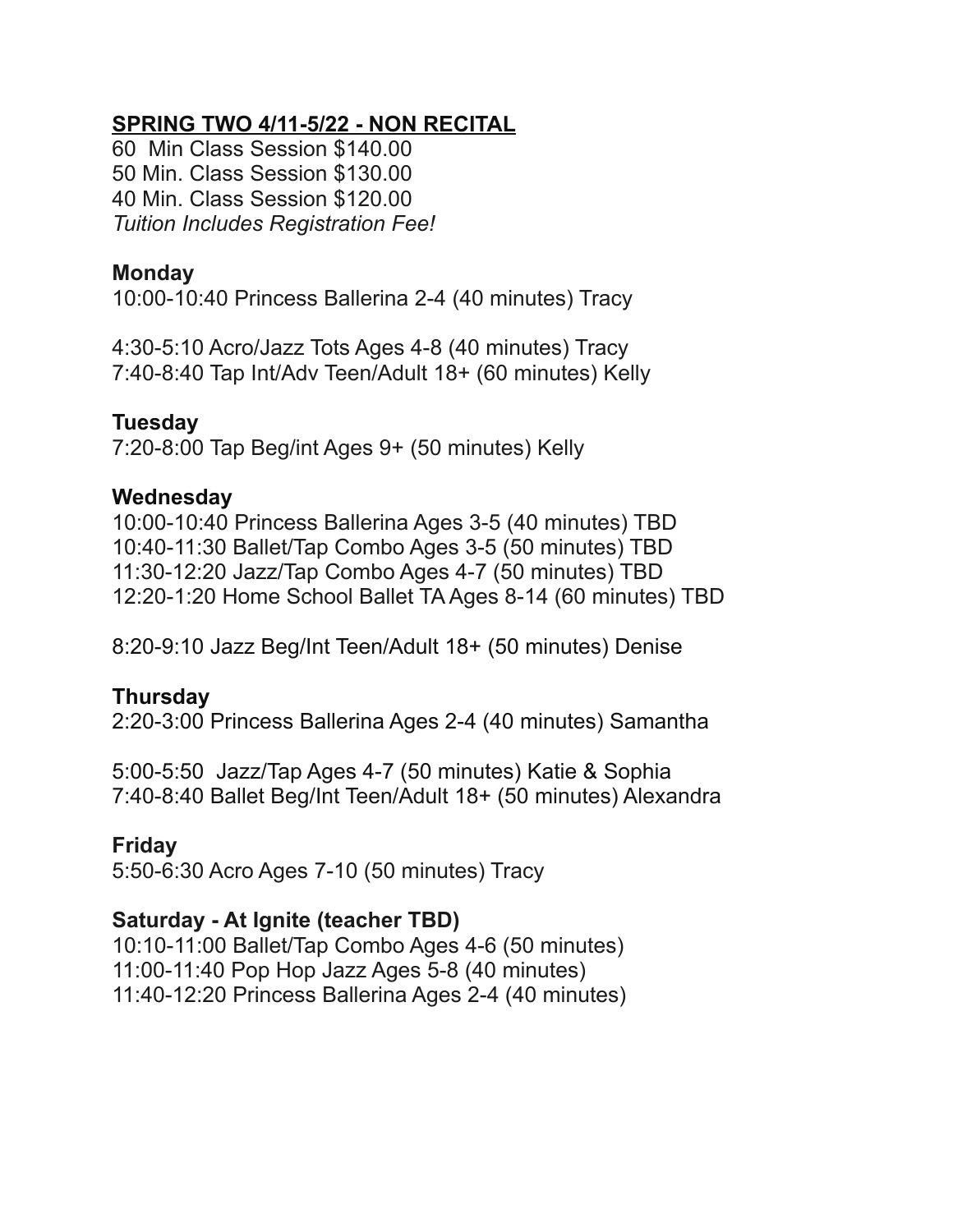### **JDA SPRING 2022 Class Offerings Ignite Schedule 6 Week Sessions**

### **SPRING ONE 2/21-4/2**

60 Min Class Session \$140.00 50 Min. Class Session \$130.00 40 Min. Class Session \$120.00 *Tuition Includes Registration Fee!*

# **Monday Starts 2/21- 6 weeks**

# 10:00-10:40 Princess Ballerina 2-4 (40 minutes) \$120.00

Your little dancing princess will be introduced to all the wonders and joys of ballet by incorporating; stretch, creative movement, basic steps, props and routines. Dancers wear; Leotards, pink tights, pink no lace ballet shoes, dance skirts are optional. (Must be out of diapers/pull-ups).

### **Monday 2/21 2/21- 6 weeks**

# 10:40-11:30 Ballet/Tap Ages 3-5 (50 minutes) \$130.00

The best of both Ballet & Tap for your future star! Dancers learn steps, routines, travel patterns and more! Dancers wear; leotards, pink tights, pink no lace ballet shoes, dance skirts are optional and tan velcro or buckle tap shoes.

### **Monday 2/21 2/21- 6 weeks**

### 4:30-5:10 Acro/Jazz Tots Ages 4-8 (40 minutes) \$120.00

Have your little acrobat learn all the rights ways to roll, cartwheel, bridge and more! Dancers wear: fitted tank shirt, bike shorts barefoot.

### **Monday 2/21 2/21- 6 weeks**

# 5:10-5:50 Ballet Beg Ages 6-9 (40 minutes) \$120.00

Have your budding ballerina learn all the proper classical technique of steps, terms and positions with this ballet beginner class. Little or no prior training necessary. Dancers wear; Leotards, pink tights, pink no lace ballet shoes, dance skirts are optional, hair secured in a bun.

### **Monday 2/21 2/21- 6 weeks**

# 7:40-8:40 Tap Int/Adv Teen/Adult 18+ (60 minutes) Kelly \$140.00

Tap in time, learning all the basics, shuffles, flaps, steps, stamps and stomps incorporated across the floor and in a dance routine.

Dancers wear; Comfortable work out or dance attire, Black Jazz tap shoes.

### **Tuesday 2/22 - 6 weeks**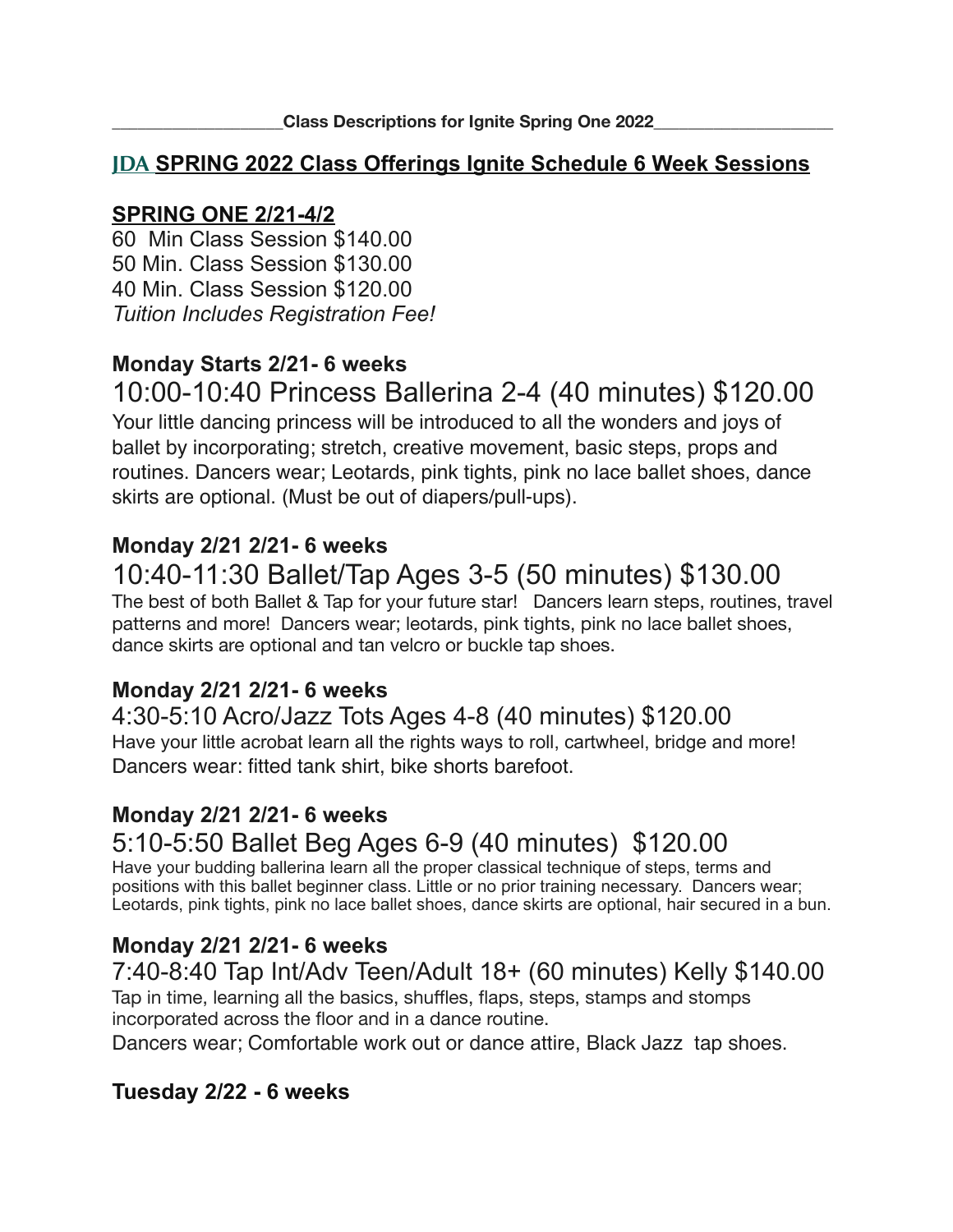# 6:30-7:20 Lyrical Ages 9+ (50 minutes) \$130.00

A blend of Ballet technique based lyrical dance with today's contemporary modern based movement. Dancers will work on routines as seen on popular series SYTYCD and WOD, age appropriate. Dancers wear; leotards, footless tan tights, dance skirt or dance shorts optional - Ballet shoes, jazz shoes or barefoot.

#### . **Tuesday 2/22 - 6 weeks**

### 7:20-8:00 Tap Beg/int Ages 9+ (50 minutes) \$130.00 Tap in time, learning all the basics, shuffles, flaps, steps, stamps and stomps

incorporated across the floor and in a dance routine. Dancers wear; fitted tanks and dance shorts, or fitted tanks and dance shorts,

Black Jazz tap shoes

# **Wednesday 2/23 - 6 weeks**

8:20-9:10 Jazz Beg/Int Teen/Adult 18+ (50 minutes) \$130.00 Adults will love this sassy style of moves and grooves to all of todays & yesterdays latest pop songs. Learn the exciting technique of Jazz Dance. Level is appropriate for beginners. Work out or dance attire and Jazz shoes required.

# **Thursday 2/24 - 6 weeks**

### 3:00-3:40 Princess Ballerina Ages 2-4 (40 minutes) \$120.00 Your little dancing princess will be introduced to all the wonders and joys of ballet by incorporating; stretch, creative movement, basic steps, props and routines. Dancers wear; Leotards, pink tights, pink no lace ballet shoes, dance skirts are optional. (Must be out of diapers/pull-ups).

# **Thursday 2/24 - 6 weeks**

3:40-4:30 Ballet/Tap Beg Ages 3-5 (50 minutes) \$130.00 The best of both Ballet & Tap for your future star! Dancers learn steps, routines, travel patterns and more! Dancers wear; leotards, pink tights, pink no lace ballet shoes, dance skirts are optional and tan velcro or buckle tap shoes.

# **Thursday 2/24 - 6 weeks**

### 5:00–5:50 Jazz/Tap Ages 4-7 (50 minutes) \$130.00 Dancers learn Jazz, with turns leaps and technique and while also incorporating Pop Hop moves, steps for a routine to age appropriate pop songs. Class requires little or no prior training, then switch to tap in time! Dancers wear, clean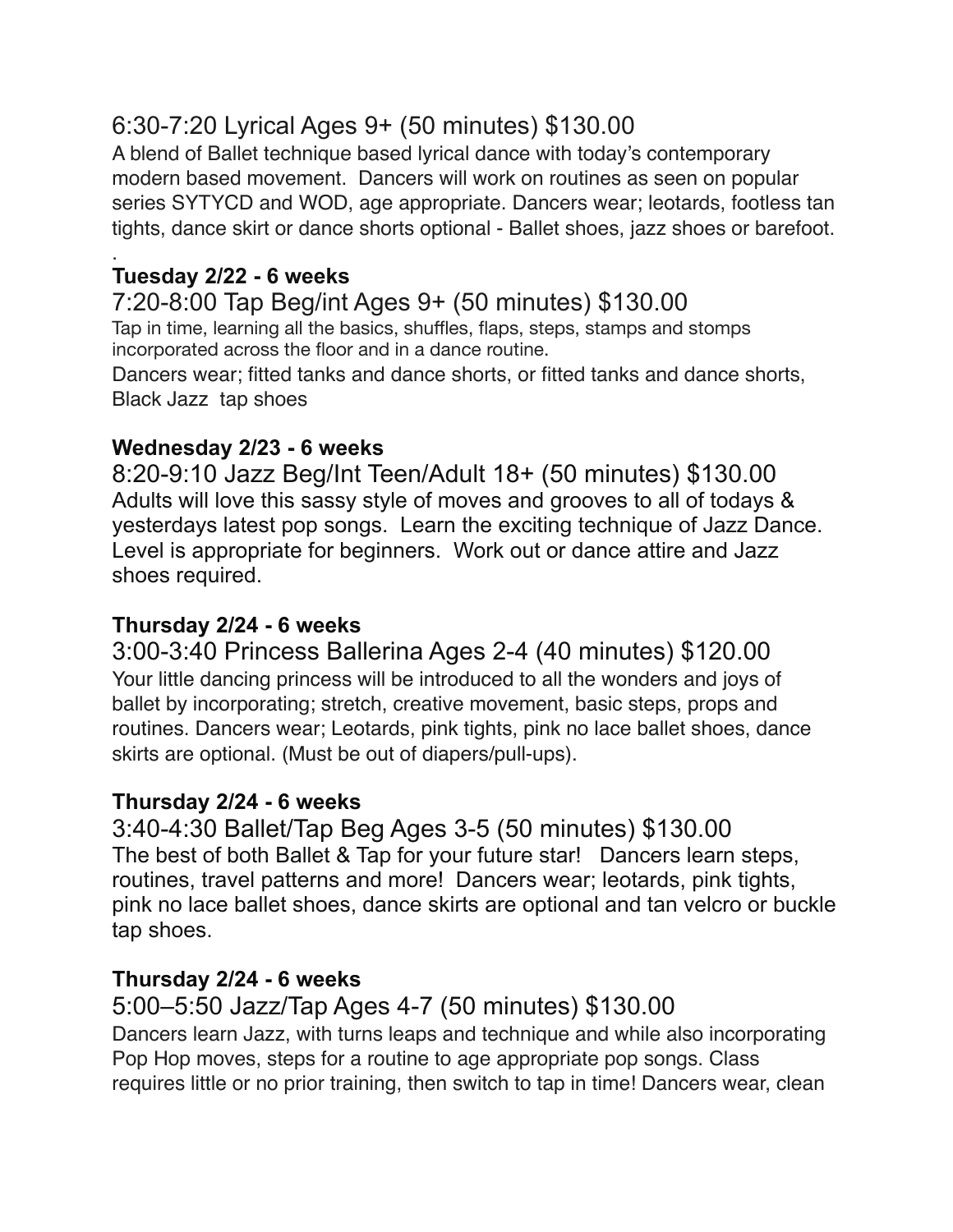new tennis shoes just for class, fitted tank shirt, bike shorts and tan velcro or buckle tap shoes.

### **Thursday 2/24 - 6 weeks**

# 6:40-7:40 Ballet Int. Ages 9-12 (60 minutes) \$140.00

New Students will learn all the proper classical technique of steps, terms and positions with this ballet beginner class. An intermediate level of training is recommended. Dancers wear; Leotards, pink tights, pink no lace ballet shoes, dance skirts are optional, hair secured in a bun.

# **Thursday 2/24 - 6 weeks**

# 7:40-8:40 Ballet Beg/Int Teen/Adult 18+ (60 minutes) \$140.00

New Students will learn all the proper classical technique of steps, terms and positions with this ballet beginner class. Little or no prior training necessary. Dancers wear; Leotards, pink tights, pink no lace ballet shoes, dance skirts are optional, hair secured in a bun.

### **Friday 2/25 - 6 weeks**

#### 4:10-5;00 Acro Ages 6-9 (50 minutes) \$130.00 Have your little acrobat learn all the rights ways to roll, cartwheel, bridge and more! Dancers wear: fitted tank shirt, bike shorts barefoot.

### **Friday 2/25 - 6 weeks**

# 5:00-5:50 Acro Ages 10+ (50 minutes) \$130.00

Teens only learn all the rights ways to roll, cartwheel, walkover tumble bridge and more! Dancers wear: fitted tank shirt, bike shorts barefoot.

### **Friday 2/25 - 6 weeks**

5:50-6:30 Jazz Pop Ages 8+ (40 minutes) \$120.00 Kids will love this sassy style of moves and grooves to all of todays latest pop songs. Learn the exciting technique of Jazz Dance with a mix of todays hip style. Level is appropriate for beginners. Work out or dance attire and Jazz shoes required.

### **Saturday 2/26 - 6 weeks**

9:30-10:10 Princess Ballerina Ages 2-4 (40 minutes) \$120.00 Your little dancing princess will be introduced to all the wonders and joys of ballet by incorporating; stretch, creative movement, basic steps, props and routines. Dancers wear; Leotards, pink tights, pink no lace ballet shoes, dance skirts are optional. (Must be out of diapers/pull-ups).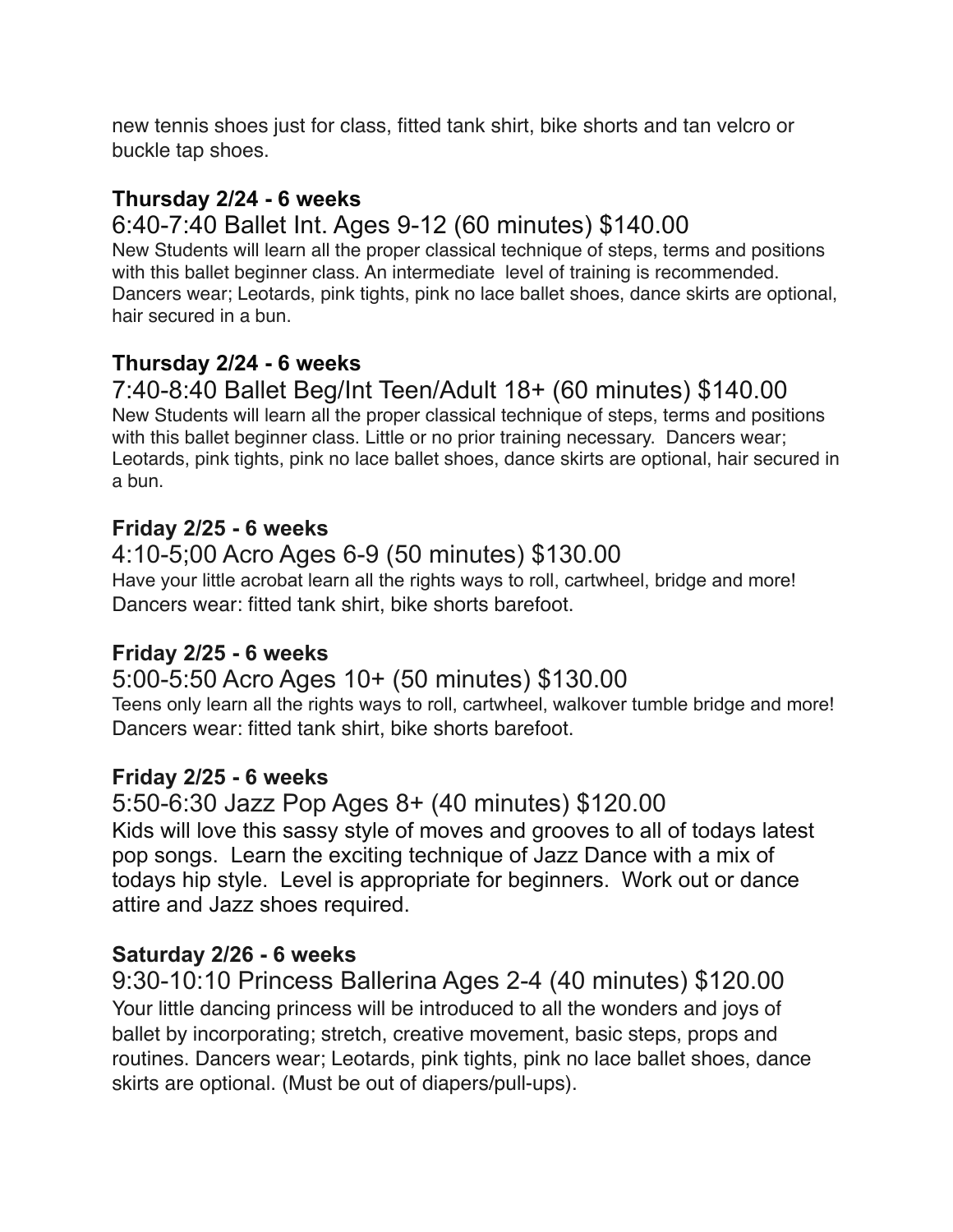### **Saturday 2/26 - 6 weeks**

10:10-10:50 Ballet/Tap Combo Ages 4-6 (50 minutes) \$130.00 The best of both Ballet & Tap for your future star! Dancers learn steps, routines, travel patterns and more! Dancers wear; leotards, pink tights, pink no lace ballet shoes, d dance skirts are optional and tan velcro or buckle tap shoes.

### **Saturday 2/26 - 6 weeks**

### 10:50-11:30 Acro Ages 4-6 (40 minutes) \$120

Have your little acrobat learn all the rights ways to roll, cartwheel, bridge and more! Dancers wear: fitted tank shirt, bike shorts barefoot.

**Class Descriptions for Ignite Spring Two 2022** 

### **SPRING TWO 4/11-5/22 - NON RECITAL**

60 Min Class Session \$140.00 50 Min. Class Session \$130.00 40 Min. Class Session \$120.00

### **Monday 4/11 - 6 weeks**

9:20-10:00 Princess Ballerina 2-4 (40 minutes) \$120.00

Your little dancing princess will be introduced to all the wonders and joys of ballet by incorporating; stretch, creative movement, basic steps, props and routines. Dancers wear; Leotards, pink tights, pink no lace ballet shoes, dance skirts are optional. (Must be out of diapers/pull-ups).

### **Monday 4/11 - 6 weeks**

4:30-5:10 Acro/Jazz Tots Ages 4-8 (40 minutes) \$120.00 Have your little acrobat learn all the rights ways to roll, cartwheel, bridge and more! Dancers wear: fitted tank shirt, bike shorts barefoot.

### **Monday 4/11 - 6 weeks**

7:40-8:40 Tap Int/Adv Teen/Adult 18+ (60 minutes) \$140.00 Tap in time, learning all the basics, shuffles, flaps, steps, stamps and stomps incorporated across the floor and in a dance routine.

Dancers wear; Comfortable work out or dance attire, Black Jazz tap shoes.

### **Tuesday 4/12 - 6 weeks**

7:20-8:00 Tap Beg/int Ages 9+ (50 minutes) \$130.00 Tap in time, learning all the basics, shuffles, flaps, steps, stamps and stomps incorporated across the floor and in a dance routine.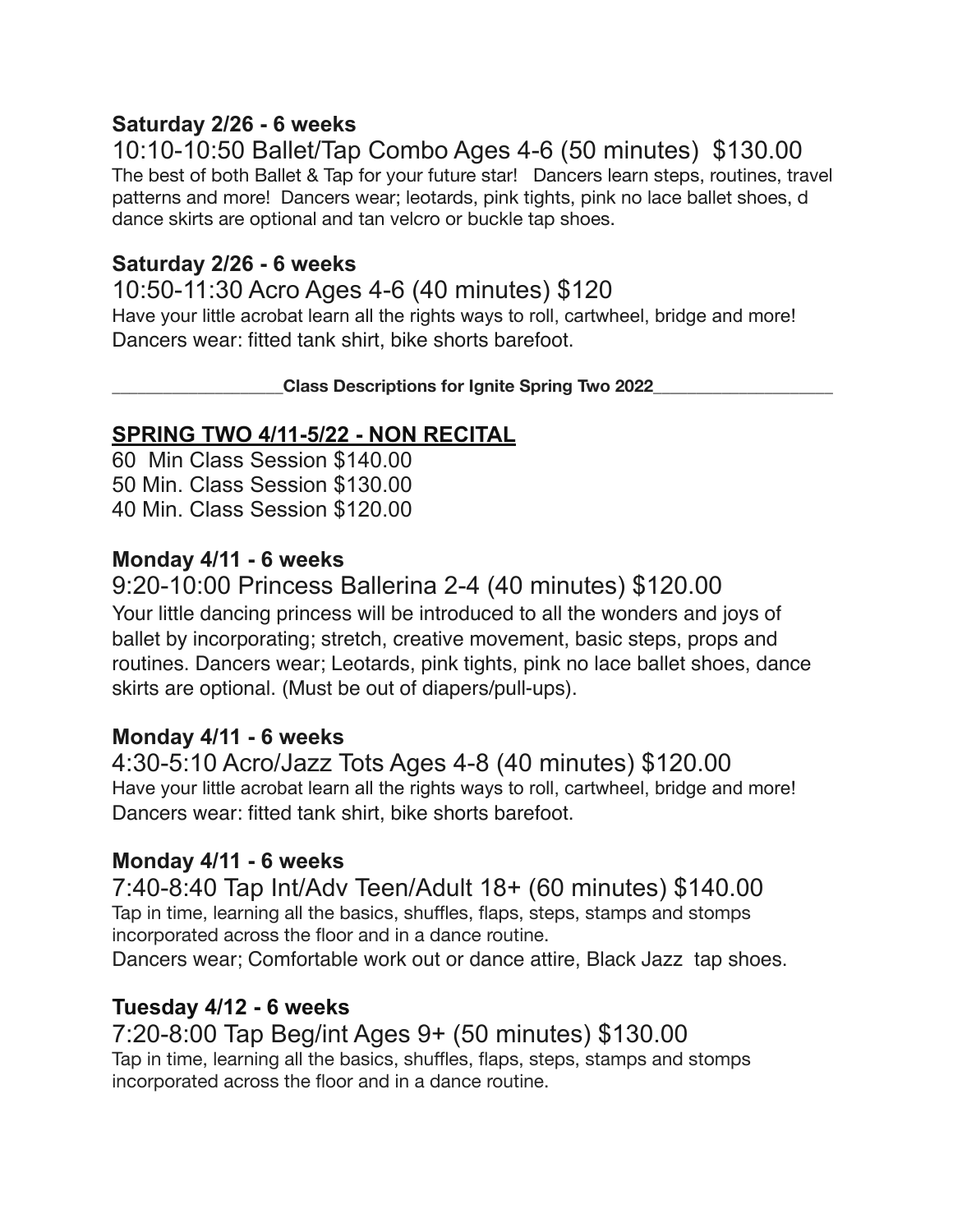Dancers wear; fitted tanks and dance shorts, or fitted tanks and dance shorts, Black Jazz tap shoes.

### **Wednesday 4/13 - 6 weeks**

10:00-10:40 Princess Ballerina Ages 3-5 (40 minutes) \$120.00 Your little dancing princess will be introduced to all the wonders and joys of ballet by incorporating; stretch, creative movement, basic steps, props and routines. Dancers wear; Leotards, pink tights, pink no lace ballet shoes, dance skirts are optional. (Must be out of diapers/pull-ups).

# **Wednesday 4/13 - 6 weeks**

10:40-11:30 Ballet/Tap Combo Ages 3-5 (50 minutes) \$130.00 The best of both Ballet & Tap for your future star! Dancers learn steps, routines, travel patterns and more! Dancers wear; leotards, pink tights, pink no lace ballet shoes, dance skirts are optional and tan velcro or buckle tap shoes.

# **Wednesday 4/13 - 6 weeks**

11:30-12:20 Jazz/Tap Combo Ages 4-7 (50 minutes) \$130.00 Dancers learn Jazz, with turns leaps and technique and while also incorporating Pop Hop moves, steps for a routine to age appropriate pop songs. Class requires little or no prior training, then switch to tap in time! Dancers wear, clean new tennis shoes just for class, fitted tank shirt, bike shorts and tan velcro or buckle tap shoes.

# **Wednesday 4/13 - 6 weeks**

12:20-1:20 Home School Ballet Ages 8-14 (60 minutes) \$140.00 New Students will learn all the proper classical technique of steps, terms and positions with this ballet beginner class. Little or no prior training necessary. Dancers wear; Leotards, pink tights, pink no lace ballet shoes, dance skirts are optional, hair secured in a bun.

# **Wednesday 4/13 - 6 weeks**

8:20-9:10 Jazz Beg/Int Teen/Adult 18+ (50 minutes) \$130.00 Adults will love this sassy style of moves and grooves to all of todays & yesterdays latest pop songs. Learn the exciting technique of Jazz Dance. Level is appropriate for beginners. Work out or dance attire and Jazz shoes required.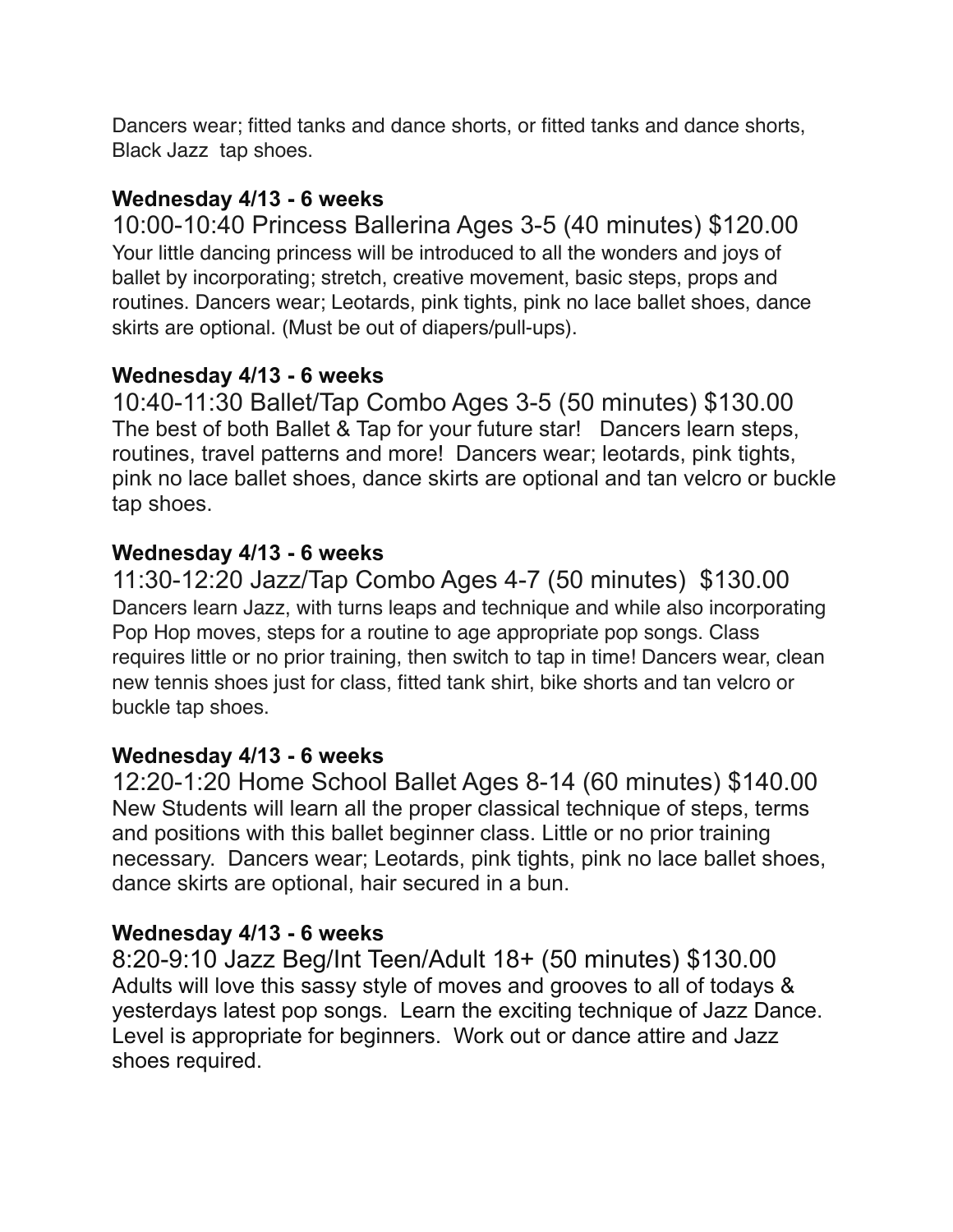### **Thursday 4/14 - 6 weeks**

# 2:20-3:00 Princess Ballerina Ages 2-4 (40 minutes) \$120.00

Your little dancing princess will be introduced to all the wonders and joys of ballet by incorporating; stretch, creative movement, basic steps, props and routines. Dancers wear; Leotards, pink tights, pink no lace ballet shoes, dance skirts are optional. (Must be out of diapers/pull-ups).

### **Thursday 4/14 - 6 weeks**

# 5:00-5:50 Jazz/Tap Ages 4-7 (50 minutes) \$130.00

Dancers learn Jazz, with turns leaps and technique and while also incorporating Pop Hop moves, steps for a routine to age appropriate pop songs. Class requires little or no prior training, then switch to tap in time! Dancers wear, clean new tennis shoes just for class, fitted tank shirt, bike shorts and tan velcro or buckle tap shoes.

### **Thursday 4/14 - 6 weeks**

# 7:40-8:40 Ballet Beg/Int Teen/Adult 18+ (60 minutes) \$140.00

New Students will learn all the proper classical technique of steps, terms and positions with this ballet beginner class. Little or no prior training necessary. Dancers wear; Leotards, pink tights, pink no lace ballet shoes, dance skirts are optional, hair secured in a bun.

### **Friday 4/15 - 6 weeks**

5:50-6:30 Acro Ages 7-10 (50 minutes) Tracy \$130.00 Get your energetic tumbler to learn all the rights ways to roll, cartwheel, walkover tumble bridge and more! Dancers wear: fitted tank shirt, bike shorts barefoot.

### **Saturday - At Ignite Facility 4/16 - 6 weeks**

### 10:10-11:00 Ballet/Tap Combo Ages 4-6 (50 minutes) \$130.00

The best of both Ballet & Tap for your future star! Dancers learn steps, routines, travel patterns and more! Dancers wear; leotards, pink tights, pink no lace ballet shoes, dance skirts are optional and tan velcro or buckle tap shoes.

### **Saturday - At Ignite Facility 4/16 - 6 weeks**

11:00-11:40 Pop Hop Jazz Ages 5-8 (40 minutes) \$120.00 Dancers learn Jazz, with turns leaps and technique and while also incorporating Pop Hop moves, steps for a routine to age appropriate pop songs. Class requires little or no prior training. Dance attire and Jazz shoes required.